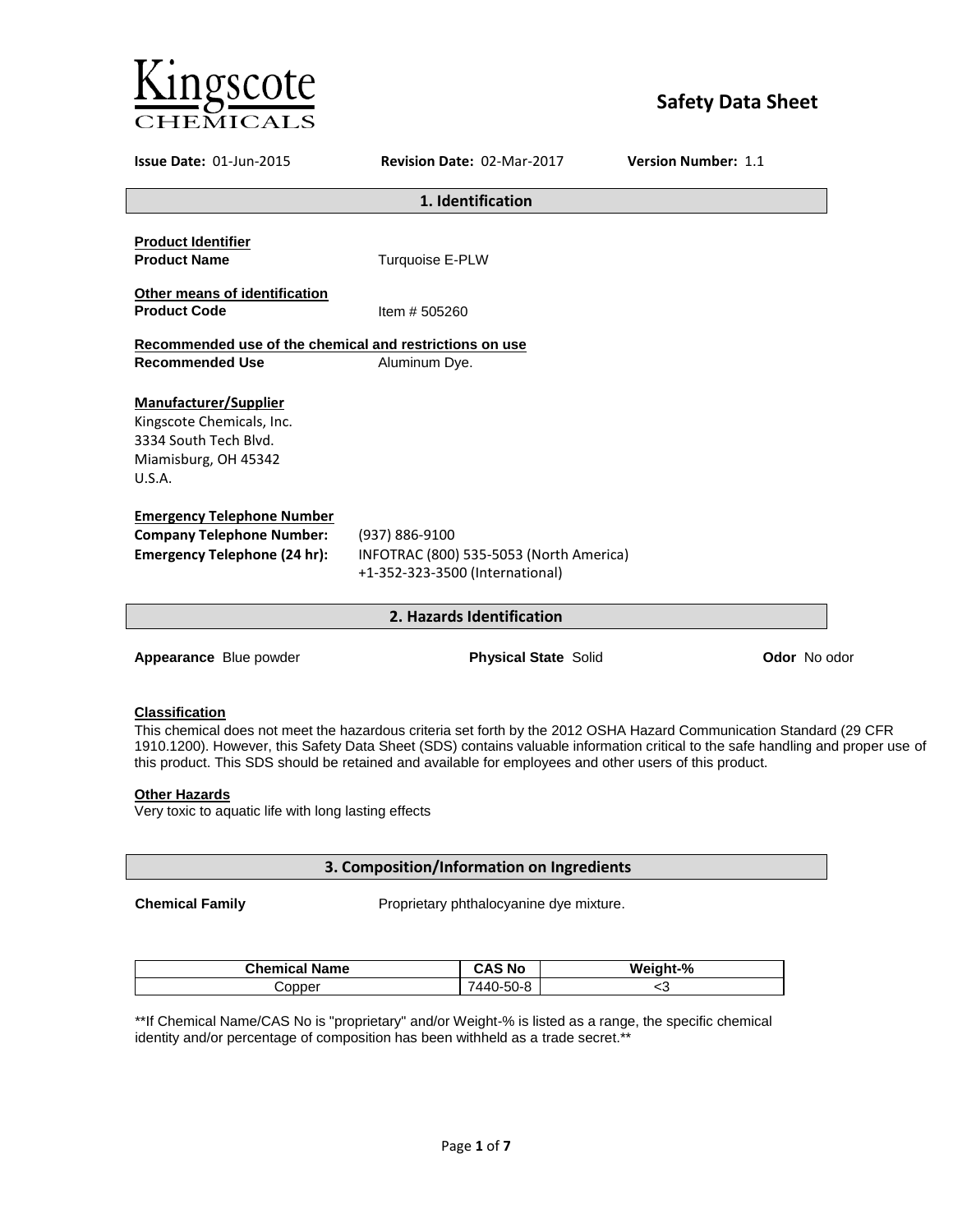#### **4. First-Aid Measures**

## **First-Aid Measures**

| Eye Contact                                | Rinse immediately with plenty of water, also under the eyelids, for at least 15<br>minutes. If redness or irritation occurs, seek medical help.      |
|--------------------------------------------|------------------------------------------------------------------------------------------------------------------------------------------------------|
| <b>Skin Contact</b>                        | IF ON SKIN: Wash with plenty of soap and water. Wash contaminated<br>clothing before reuse. If skin irritation occurs: Get medical advice/attention. |
| <b>Inhalation</b>                          | Remove to fresh air. Seek medical attention.                                                                                                         |
| Ingestion                                  | Do not induce vomiting without medical advice. Immediately call a poison<br>center or doctor/physician.                                              |
| <b>Most Important Symptoms and Effects</b> |                                                                                                                                                      |

# **Symptoms** Prolonged skin contact may cause slight irritation. Can cause eye irritation. Excessive inhalation may cause respiratory irritation.

#### **Indication of Any Immediate Medical Attention and Special Treatment Needed**

**Notes to Physician** Treat symptomatically.

## **5. Fire-Fighting Measures**

#### **Suitable Extinguishing Media**

Water spray (fog). Carbon dioxide (CO2). Dry chemical. Foam.

#### **Unsuitable Extinguishing Media**

Not determined.

## **Specific Hazards Arising from the Chemical**

Avoid buildup of organic dust clouds which can be explosive.

**Hazardous Combustion Products** Oxides of carbon, nitrogen and sulfur.

## **Protective Equipment and Precautions for Firefighters**

As in any fire, wear self-contained breathing apparatus pressure-demand, MSHA/NIOSH (approved or equivalent) and full protective gear.

## **6. Accidental Release Measures**

## **Personal Precautions, Protective Equipment and Emergency Procedures**

| <b>Personal Precautions</b>      | Use personal protective equipment as required. Avoid creating dust.                                                                                                    |
|----------------------------------|------------------------------------------------------------------------------------------------------------------------------------------------------------------------|
| <b>Environmental Precautions</b> | Prevent from entering into soil, ditches, sewers, waterways and/or<br>groundwater. See Section 12, Ecological Information. See Section 13:<br>DISPOSAL CONSIDERATIONS. |

## **Methods and Material for Containment and Cleaning Up**

| <b>Methods for Containment</b> | Prevent further leakage or spillage if safe to do so.                                             |
|--------------------------------|---------------------------------------------------------------------------------------------------|
| <b>Methods for Cleaning Up</b> | Contain spill. Sweep up and shovel into suitable containers for disposal.<br>Avoid creating dust. |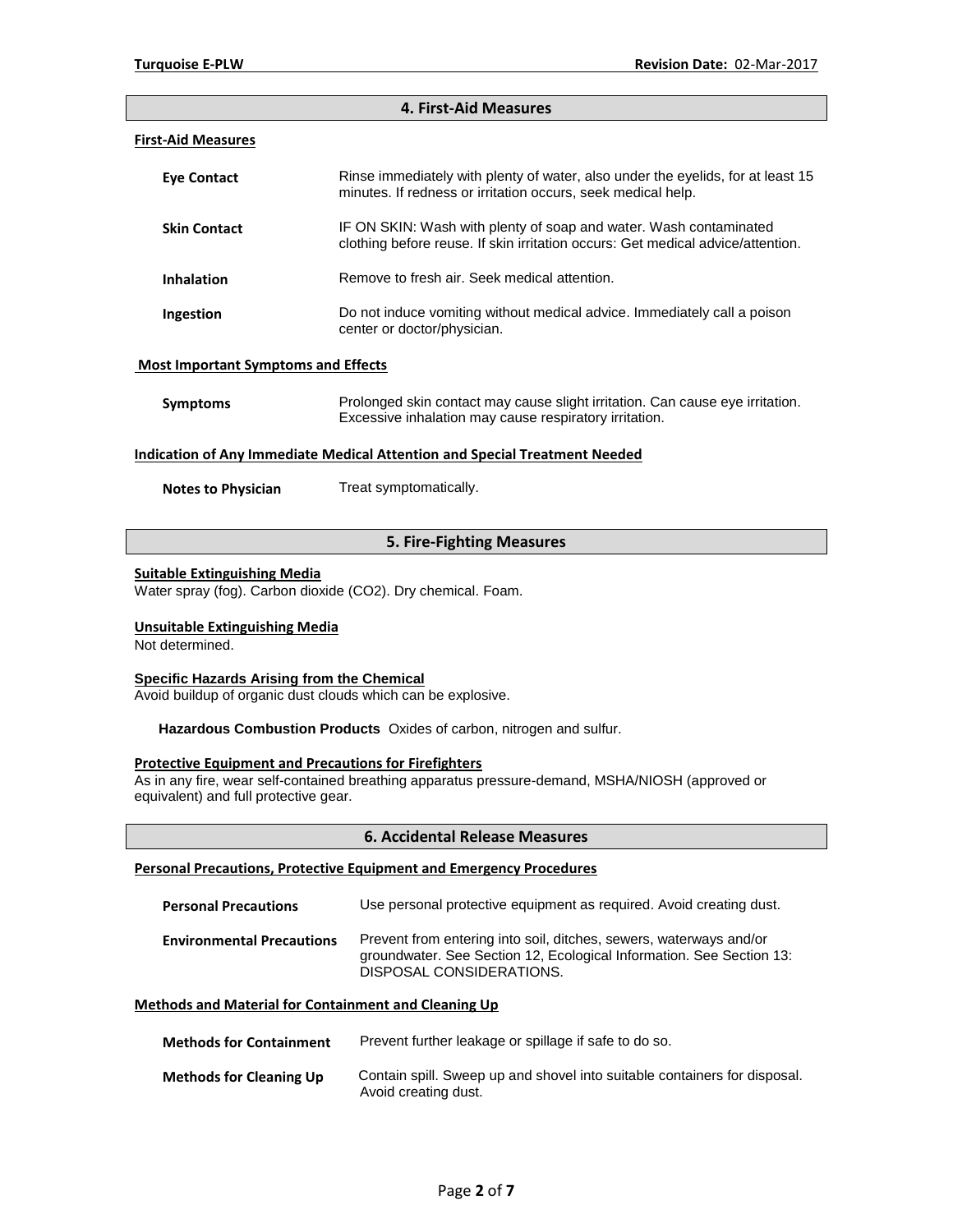## **7. Handling and Storage**

## **Precautions for Safe Handling**

| <b>Advice on Safe Handling</b>                                  | Handle in accordance with good industrial hygiene and safety practice.<br>Use personal protection recommended in Section 8. Avoid contact with<br>skin, eyes or clothing. Avoid generation of dust.                                                                   |
|-----------------------------------------------------------------|-----------------------------------------------------------------------------------------------------------------------------------------------------------------------------------------------------------------------------------------------------------------------|
| <b>Conditions for Safe Storage, Including Incompatibilities</b> |                                                                                                                                                                                                                                                                       |
| <b>Storage Conditions</b>                                       | Keep container tightly closed and store in a cool, dry and well-ventilated<br>place. Keep/store only in original container. Emptied containers should<br>not be reused except for storage or shipment of original product. Store<br>away from incompatible materials. |
| <b>Incompatible Materials</b>                                   | Strong oxidizing agents.                                                                                                                                                                                                                                              |

**8. Exposure Controls / Personal Protection**

## **Exposure Guidelines**

| <b>Chemical Name</b> | <b>ACGIH TLV</b>                          | <b>OSHA PEL</b>                                                                                                              | <b>NIOSH IDLH</b>                                                                            |
|----------------------|-------------------------------------------|------------------------------------------------------------------------------------------------------------------------------|----------------------------------------------------------------------------------------------|
| Copper<br>7440-50-8  | TWA: 1 mg/m <sup>3</sup> Cu dust and mist | TWA: $0.1 \text{ mg/m}^3$ fume<br>TWA: 1 $mq/m3$ dust and mist<br>(vacated) TWA: $0.1 \text{ mg/m}^3$ Cu<br>dust, fume, mist | IDLH: 100 mg/m <sup>3</sup> Cu dust and<br>mist<br>TWA: 1 mg/m <sup>3</sup> Cu dust and mist |

## **Engineering Controls**

Apply technical measures to comply with the occupational exposure limits. Eyewash stations. Showers.

## **Individual Protection Measures, Such as Personal Protective Equipment:**

| <b>Eve/Face Protection</b>        | Goggles.                                                                                                                                   |
|-----------------------------------|--------------------------------------------------------------------------------------------------------------------------------------------|
| <b>Skin &amp; Body Protection</b> | Suitable protective clothing. PVC, neoprene, rubber, or other impervious<br>gloves are recommended to prevent skin contact.                |
| <b>Respiratory Protection</b>     | Ensure adequate ventilation, especially in confined areas. In case of<br>inadequate ventilation wear respiratory protection.               |
| <b>Hygiene Measures</b>           | Handle in accordance with good industrial hygiene and safety practice. Wash<br>face, hands and any exposed skin thoroughly after handling. |

## **9. Physical and Chemical Properties**

| <b>Information on Basic Physical and Chemical Properties</b> |                             |                       |                |
|--------------------------------------------------------------|-----------------------------|-----------------------|----------------|
| <b>Physical State</b>                                        | Solid                       | Odor                  | No odor        |
| Appearance                                                   | Blue powder                 | <b>Odor Threshold</b> | Not determined |
| Color                                                        | Blue                        |                       |                |
| <b>Property</b>                                              | <b>Values</b>               |                       |                |
| рH                                                           | $10.0 - 10.5$ (1% solution) |                       |                |
| <b>Melting/Freezing Point</b>                                | Not determined              |                       |                |
| <b>Boiling Point/Range</b>                                   | N/A                         |                       |                |
| <b>Flash Point</b>                                           | N/A                         |                       |                |
| <b>Evaporation Rate</b>                                      | N/A                         |                       |                |
| Flammability (solid, gas)                                    | Not determined              |                       |                |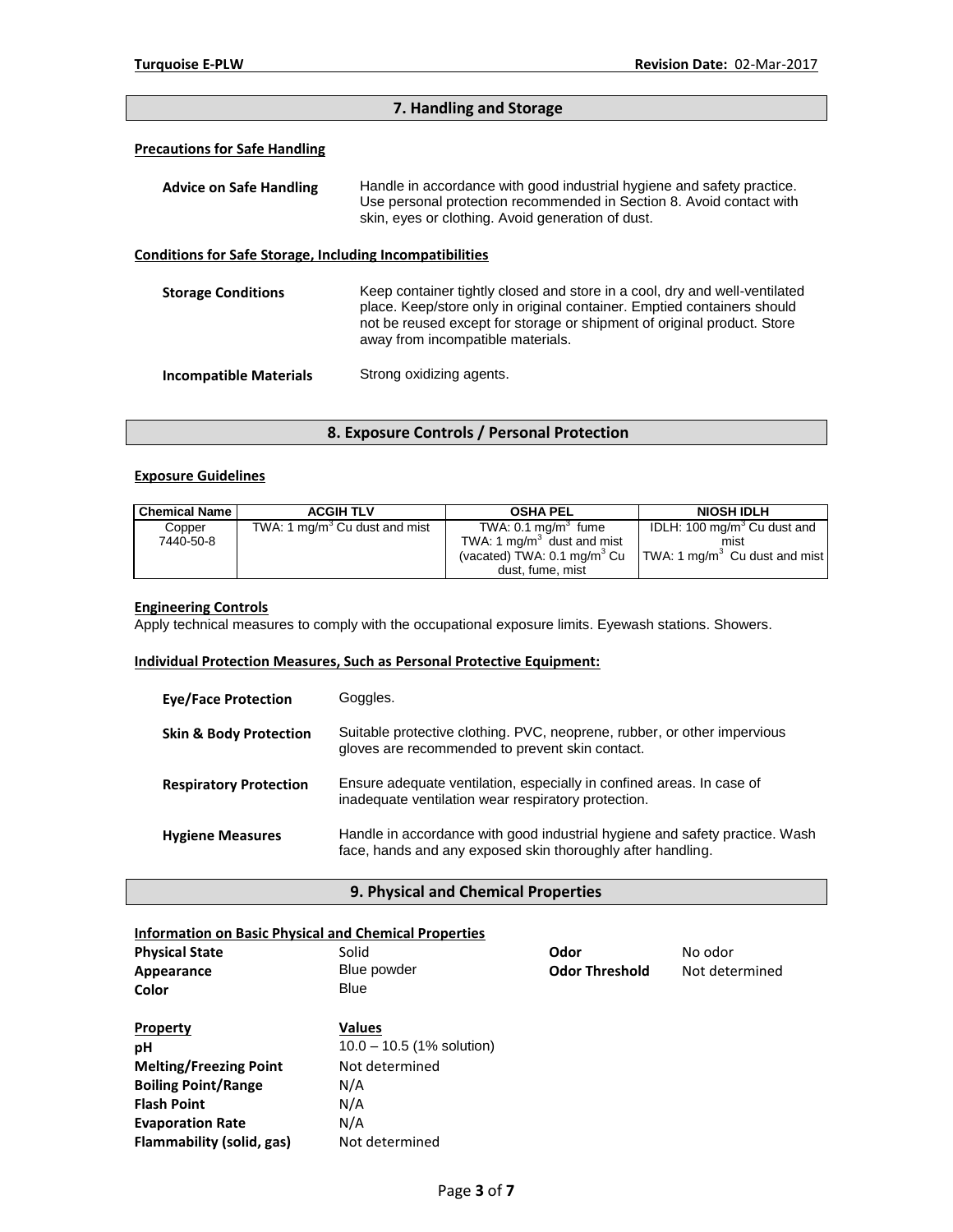| <b>Upper Flammability Limits</b> | N/A              |
|----------------------------------|------------------|
| <b>Lower Flammability Limits</b> | N/A              |
| <b>Vapor Pressure</b>            | N/A              |
| <b>Vapor Density</b>             | N/A              |
| <b>Relative Density</b>          | N/A              |
| <b>Specific Gravity</b>          | Not determined   |
| Solubility                       | Soluble in water |
| <b>Partition Coefficient</b>     | Not determined   |
| <b>Auto-ignition Temperature</b> | Not determined   |
| <b>Decomposition Temperature</b> | Not determined   |
| <b>Viscosity</b>                 | Not determined   |

## **10. Stability and Reactivity**

## **Reactivity**

Not reactive under normal conditions.

### **Chemical Stability**

Stable under recommended storage conditions.

## **Possibility of Hazardous Reactions**

None under normal processing.

**Hazardous Polymerization** Hazardous polymerization does not occur.

## **Conditions to Avoid**

Keep separated from incompatible substances. Keep out of reach of children.

#### **Incompatible Materials**

Strong oxidizing agents.

# **Hazardous Decomposition Products**

Thermal decomposition may yield oxides of carbon, nitrogen, and sulfur.

## **11: Toxicological Information**

#### **Information on Likely Routes of Exposure**

| <b>Inhalation</b>   | Avoid inhalation of dust. |
|---------------------|---------------------------|
| Ingestion           | Do not ingest.            |
| <b>Skin Contact</b> | Avoid contact with skin.  |
| Eye Contact         | Avoid contact with eyes.  |

## **Component Information**

| <b>Chemical Name</b> | Oral LD50            | Dermal LD50 | <b>Inhalation LC50</b> |
|----------------------|----------------------|-------------|------------------------|
| Proprietarv          | (Rat)<br>10000 mg/kg | -           | -                      |

## **Information on physical, chemical and toxicological effects**

**Symptoms** Please see section 4 of this SDS for symptoms.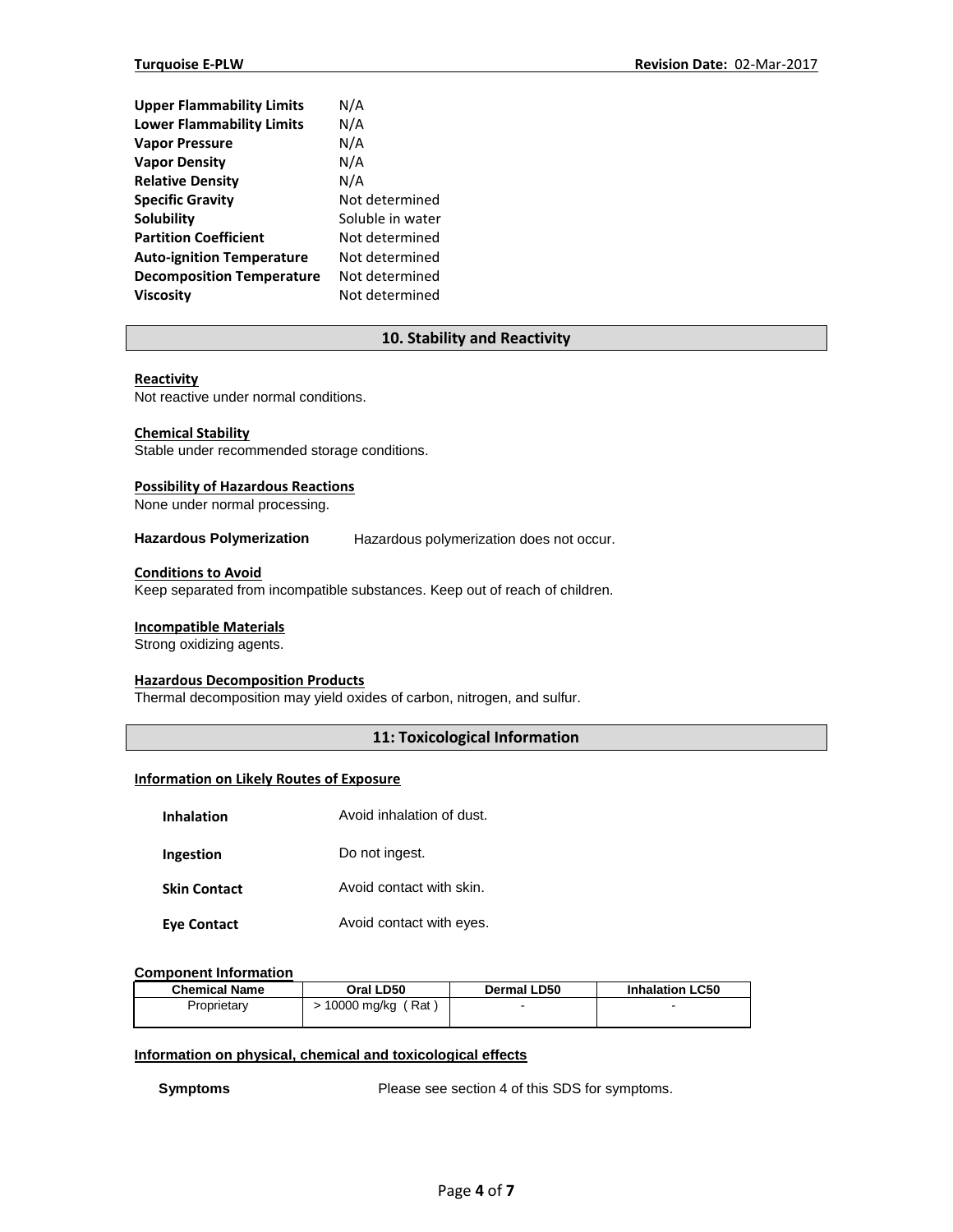## **Delayed, Immediate, and Chronic Effects from Short- and Long-Term Exposure**

**Carcinogenicity** Based on the information provided, this product does not contain any carcinogens or potential carcinogens as listed by OSHA, IARC or NTP.

#### **Numerical Measures of Toxicity** Not determined

## **12. Ecological Information**

## **Ecotoxicity**

Very toxic to aquatic life with long lasting effects.

#### **Component Information**

| <b>Chemical Name</b> | Algae/aquatic plants                                                                                                                                             | <b>Fish</b>                                                                                                                                                                                                                                                                                                                                                                                                                                                           | Crustacea                                                                  |
|----------------------|------------------------------------------------------------------------------------------------------------------------------------------------------------------|-----------------------------------------------------------------------------------------------------------------------------------------------------------------------------------------------------------------------------------------------------------------------------------------------------------------------------------------------------------------------------------------------------------------------------------------------------------------------|----------------------------------------------------------------------------|
| Proprietary          |                                                                                                                                                                  | 13500 - 14500: 96 h<br>Pimephales promelas mg/L<br>LC50 13500: 96 h Lepomis<br>macrochirus mg/L LC50<br>6800: 96 h Pimephales<br>promelas mg/L LC50 static<br>3040 - 4380: 96 h Lepomis<br>macrochirus mg/L LC50<br>static                                                                                                                                                                                                                                            | 2564: 48 h Daphnia magna<br>mg/L EC50 630: 96 h Daphnia<br>magna mg/L EC50 |
| Copper<br>7440-50-8  | $0.0426 - 0.0535$ : 72 h<br>Pseudokirchneriella<br>subcapitata mg/L EC50<br>static 0.031 - 0.054: 96 h<br>Pseudokirchneriella<br>subcapitata mg/L EC50<br>static | $0.0068 - 0.0156$ : 96 h<br>Pimephales promelas mg/L<br>LC50 0.3: 96 h Pimephales<br>promelas mg/L LC50 static<br>0.2: 96 h Pimephales<br>promelas mg/L LC50 flow-<br>through 0.052: 96 h<br>Oncorhynchus mykiss mg/L<br>LC50 flow-through 1.25: 96<br>h Lepomis macrochirus<br>mg/L LC50 static 0.3: 96 h<br>Cyprinus carpio mg/L LC50<br>semi-static 0.8: 96 h<br>Cyprinus carpio mg/L LC50<br>static 0.112: 96 h Poecilia<br>reticulata mg/L LC50 flow-<br>through | 0.03: 48 h Daphnia magna<br>mg/L EC50 Static                               |

## **Persistence/Degradability**

Not determined

## **Bioaccumulation**

Not determined

## **Mobility**

Not determined

## **Other Adverse Effects**

Not determined

#### **13. Disposal Considerations**

## **Waste Disposal Methods**

Disposal should be in accordance with applicable regional, national and local laws and regulations.

#### **Contaminated Packaging**

Disposal should be in accordance with applicable regional, national and local laws and regulations.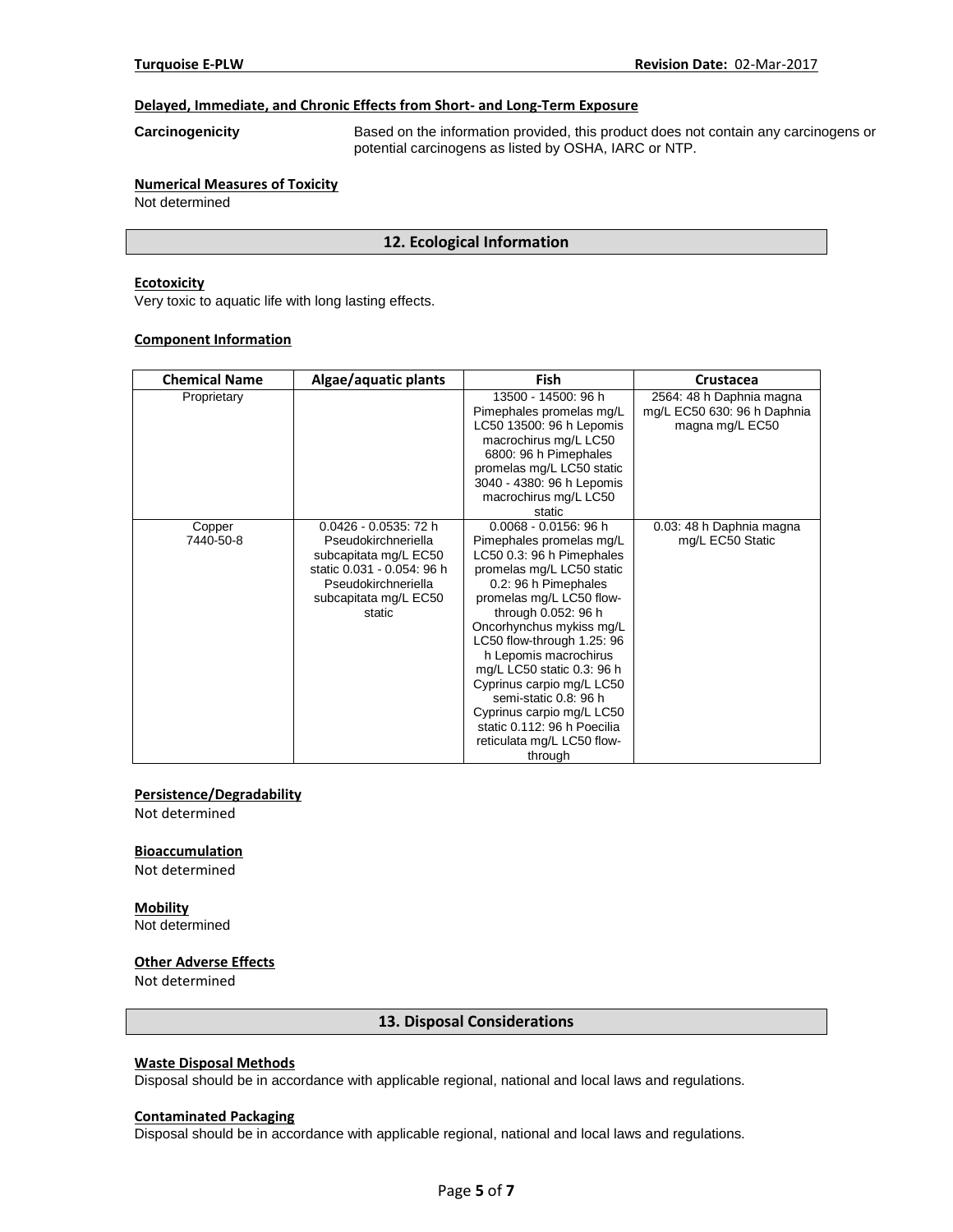## **California Hazardous Waste Status**

| <b>Chemical Name</b> | <b>California Hazardous Waste Status</b> |
|----------------------|------------------------------------------|
| Copper               | Гохіс                                    |
| 7440-50-8            |                                          |

### **14. Transport Information**

#### **Note**

See current shipping paper for most up-to-date shipping information, including exemptions and special circumstances.

| <b>DOT</b>  | Not regulated                                                                       |
|-------------|-------------------------------------------------------------------------------------|
| <b>IATA</b> | Not regulated                                                                       |
| <b>IMDG</b> | <b>Marine Pollutant</b> This material may meet the definition of a marine pollutant |

## **15: Regulatory Information**

## **International Inventories**

| <b>Chemical Name</b> | <b>TSCA</b> | <b>DSL</b> | <b>NDSL</b> | EINECS ELINCS ENCS IECSC |  | <b>KECL</b> | <b>PICCS AICS</b> |  |
|----------------------|-------------|------------|-------------|--------------------------|--|-------------|-------------------|--|
| Copper               | Present     |            |             | Present                  |  | Present     |                   |  |

**Legend:** 

*TSCA - United States Toxic Substances Control Act Section 8(b) Inventory* 

*DSL/NDSL - Canadian Domestic Substances List/Non-Domestic Substances List* 

*EINECS/ELINCS - European Inventory of Existing Chemical Substances/European List of Notified Chemical Substances* 

*ENCS - Japan Existing and New Chemical Substances* 

*IECSC - China Inventory of Existing Chemical Substances* 

*KECL - Korean Existing and Evaluated Chemical Substances* 

*PICCS - Philippines Inventory of Chemicals and Chemical Substances* 

*AICS - Australian Inventory of Chemical Substances* 

#### **US Federal Regulations**

## **CERCLA**

| <b>Chemical Name</b> | <b>Hazardous Substances RQs   CERCLA/SARA RQ   Reportable Quantity (RQ) '</b> |                     |
|----------------------|-------------------------------------------------------------------------------|---------------------|
| Copper               | 5000 lb                                                                       | RQ 5000 lb final RQ |
| 7440-50-8            |                                                                               | RQ 2270 kg final RQ |

## **SARA 311/312 Hazard Categories**

| <b>Acute Health Hazard</b>        | Yes |
|-----------------------------------|-----|
| <b>Chronic Health Hazard</b>      | N٥  |
| <b>Fire Hazard</b>                | N٥  |
| Sudden Release of Pressure Hazard | N٥  |
| <b>Reactive Hazard</b>            | N٥  |

## **SARA 313**

Section 313 of Title III of the Superfund Amendments and Reauthorization Act of 1986 (SARA). This product contains a chemical or chemicals which are subject to the reporting requirements of the Act and Title 40 of the Code of Federal Regulations, Part 372

| Chemical<br>Name    | CAS No    | Weight-% | SARA<br><b>Values</b><br><b>Threshold</b><br>242<br>%<br>. |
|---------------------|-----------|----------|------------------------------------------------------------|
| /440-50-8<br>Copper | 7440-50-8 | ՝        | $\cdot \cdot$                                              |